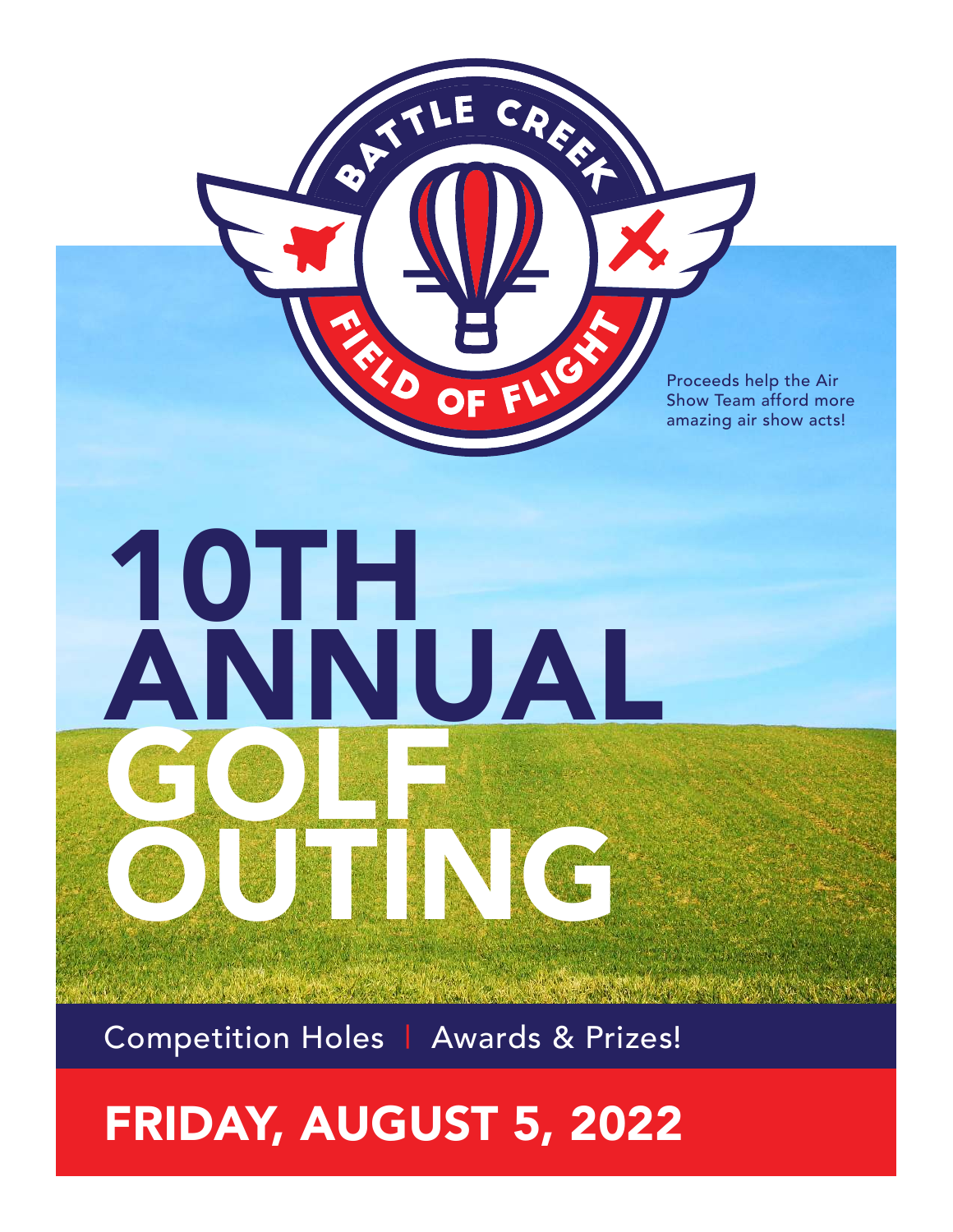





## REGISTRATION DEADLINE: JULY 20, 2022

COST Foursome - \$320 Single - \$80

Tee sponsors are \$100 (Please sign up on the registration form)

## REGISTRATION FEE INCLUDES

18 Holes of Golf (Scramble) & cart, Burger or Brat, Chips & Snack, One bottle of water, Gift packet including limited edition surprise; Raffle & Awards!

## LOCATION

Cedar Creek Golf Course - 1400 Renton Road, Battle Creek, MI 49015

## **SCHEDULE**

#### 12 NOON

- Registration & driving range open
- Field of flight snack bag and special gifts
- Drink Specials

#### 1PM

• Tee off time

## **LUNCH**

Lunch will be provided on the porch once we start Your choice of a burger, bratt, hot-dog, peppers, etc.

## AWARD PRIZES

#### DRAWING FOR SWAG

#### FIRST PLACE TEAM WINS VIP PASSES TO THE 2023 AIRSHOW - A PRIZE PACKAGE WORTH \$6,800

## BETTING HOLES

4 & 16; Pay \$5 and you receive 1 ticket to win 4 vip all week passes & vip parking; if you hit the green, you will receive 2 more tickets for chance to win the vip passes

## RAFFLE TICKETS

Raffle tickets will be sold for great swag and gift items. \$5 For 6 tickets or \$10 for 15 tickets

## COMPETITION HOLES

Men's & Women's Closest to the Pin - Hole 6&11 Men's & Women's Longest Drive - Hole 9&18 Longest Putt - Hole 3&12